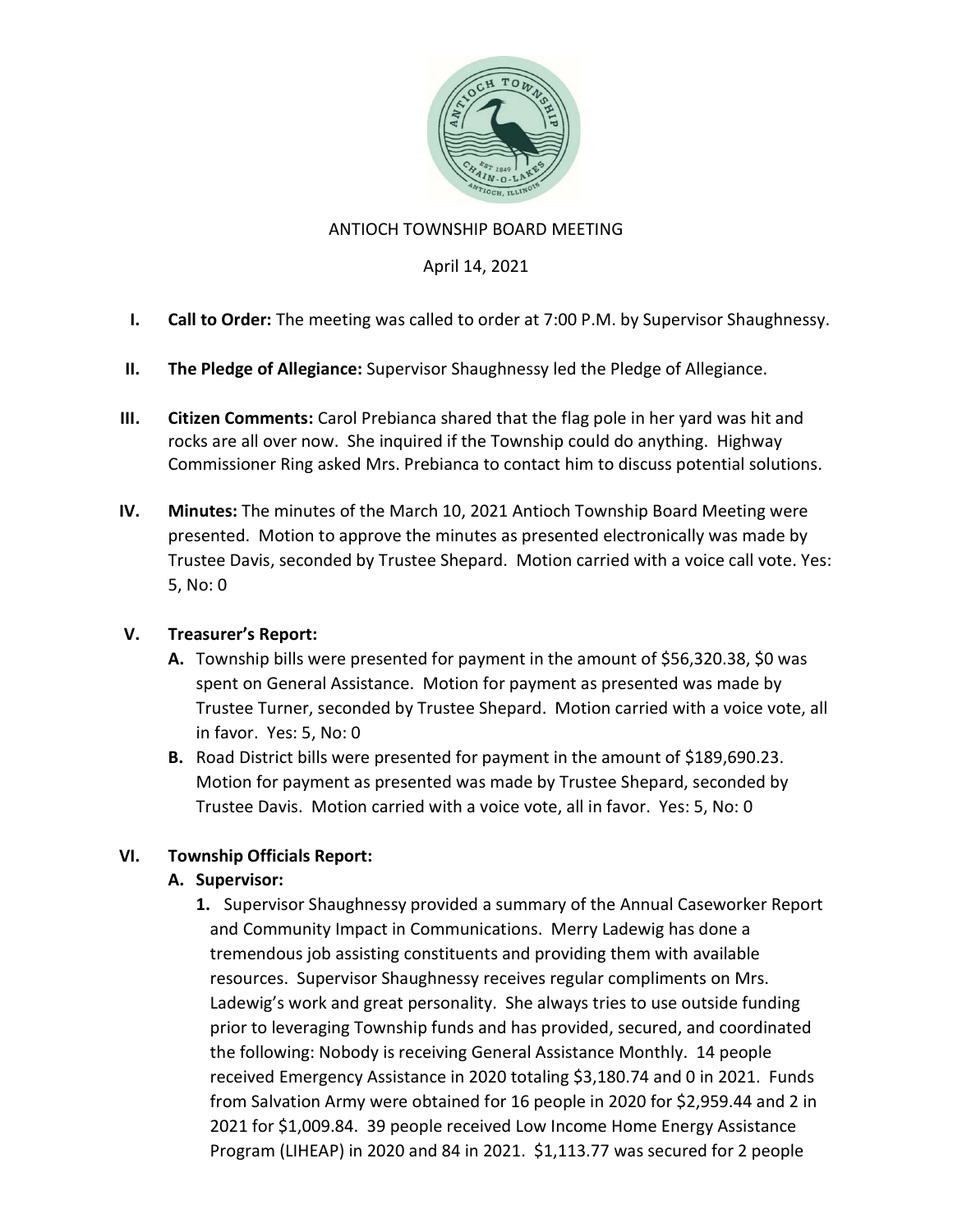from Mothers Trust in 2020 and 0 in 2021. St. Vincent de Paul provided \$384.26 for 2 people in 2019 and 0 in 2020 and 2021. \$2,200.00 was obtained for 5 people in 2019 from Nicor Sharing and 0 in 2020 and 2021. July 2020 through December 2020 6 people were helped through the COVID Housing Relief Program (CHRP) for \$9,453.63 and \$673.00 was not covered through the program. Passport revenue for April 2020 through August 2020 was \$5,320.00 through 152 applications and \$2,450.00 for January 2021 through March 2021 from 70 passports. 72 passport photos were taken from July 2018 through December 2018 for \$1,080.00 in additional revenue. \$4,140.00 in revenue was received from 276 passport photos in 2019, \$2,010.00 from 134 photos in 2020, and \$780 from 52 photos in 2021 to date. 49 people were assisted with Benefits Access Program. There are no current Discount Metra or RTA pass members. Approximately 50 people per year are assisted with handicap placards. Holiday Baskets were coordinated with the schools, Lions Club, and Rotary Club for approximately 45 baskets for each Thanksgiving and Christmas. The Township Food Pantry averages 30 recipients a year. February 1, 2021 through March 16, 2021 53 people were assisted with registering for a COVID-19 vaccine through AllVax and 30 were served by ALLVax or elsewhere. The Township partnered with Family Medicine Specialists in Antioch and 129 vaccines were provided from March 17, 2021 through April 14, 2021.

#### B. Clerk:

The Oath of Office will be administered to all newly elected and re-elected Antioch Township Officials at the May 12, 2021 board meeting.

#### C. Assessor:

Chief Deputy Assessor Perry reported valuations are being finalized. The Assessor's office is steady with exemptions, approximately 60-90 per week. Tax bills will be mailed the first week of May. Tell constituents to review exemptions and complete a certificate of error if needed. Blue appeal sheets will be available in June.

#### D. Highway Commissioner:

Yearly spring cleanup and road sweeps are being completed. A new Administrative Assistant was hired this week. Sheila Dvorak was a great help with all the paperwork. Merry Ladewig, Sheila Dvorak, and Courtney Kotloski were thanked for all they do regularly.

#### E. Trustee Reports:

- 1. Senior Committee, Trustee Davis:
	- a. There are no dates for Monday Movie Series yet, but the committee is hopeful to resume soon. A tentative Senior event schedule has been created pending COVID-19 guidelines.

#### 2. Grant Committee, Trustee Turner:

a. The ComEd Green Region application was turned in on March 25, 2021 to obtain \$10,000.00 for Osmond Park. Last year the Township scored high, but lacked letters of support. Letters of support from Mayor Hanson, Supervisor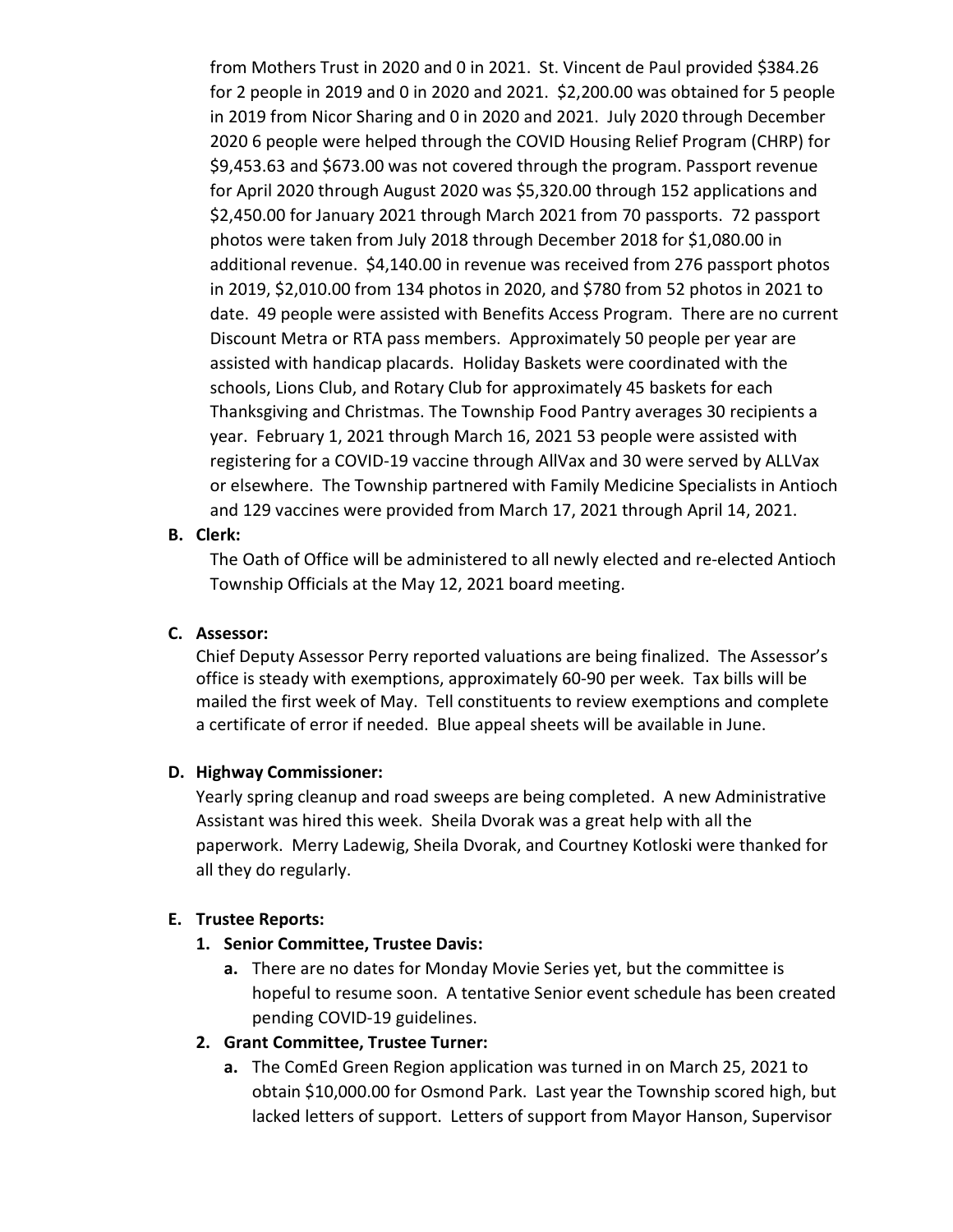Shaughnessy, Audubon Society, and Antioch Garden Club were submitted with the application. A decision will be received late June or early July.

- 3. Transportation Committee, Trustee Grant: No Update.
	- a. Supervisor Shaughnessy reported that he is discussing a potential voucher system with Sunshine Transportation. They charge \$25 each way and have 2 handicap accessible vehicles. January 2021 through March 2021 the Township transported 48 people in the van and 6 people in the bus. 3 children are still be transported to Matthias Academy 3 to 4 days a week.
- 4. Parks Committee, Trustee Shepard:
	- a. An interpretive trail meeting occurred at Osmond Park with the Antioch Garden Club, Greenline Synergy, and a Botany Professor from Lake Forest College. Greenline noted planting locations based on light and water elevation. The Garden Club discussed opportunities for private funding. Wood duck house locations were selected. Signs with QR codes will be provide additional information. The plans include planting prairie grass, quadrupling the butterfly garden, removing dead ash trees, and leveling the ground. Better weather is required to grow the plants in the greenhouse.
	- b. Supervisor Shaughnessy reported that background is being gathered for Thelen Park and a plan will be shared in May. OSLUND Grant funds have to be spent at Thelen or Osmond parks. Open Space Land and Development (OSLAD) Grant Funds must be used for Osmond or Thelen parks. A mailer, Survey, or public hearing might be done to gather public input for park use. A fence needs to be put up around the Eagle Scout area and a park sign is needed. Storm Water Management used Thelen Park to dry silt and agreed to grade the land.
- VII. New Business: None.
- VIII. Executive Session: None.
	- IX. Adjournment: There was no further business to come before the board. Trustee Davis made a motion to adjourn, seconded by Trustee Shepard. Motion carried with a voice vote, all in favor and the meeting adjourned at 7:42 P.M. Yes: 5, No:0.
- Present: Supervisor Tom Shaughnessy

Trustees – Judy Davis, Peter Grant, Kris Shepard, Steve Turner

Highway Commissioner – Eric Ring

Chief Deputy Assessor – Lee Perry

Clerk – Meghan Dyer Dawe

Meeting place: Antioch Township Hall, 1625 Deep Lake Rd., Lake Villa, IL 60046

Respectfully submitted,